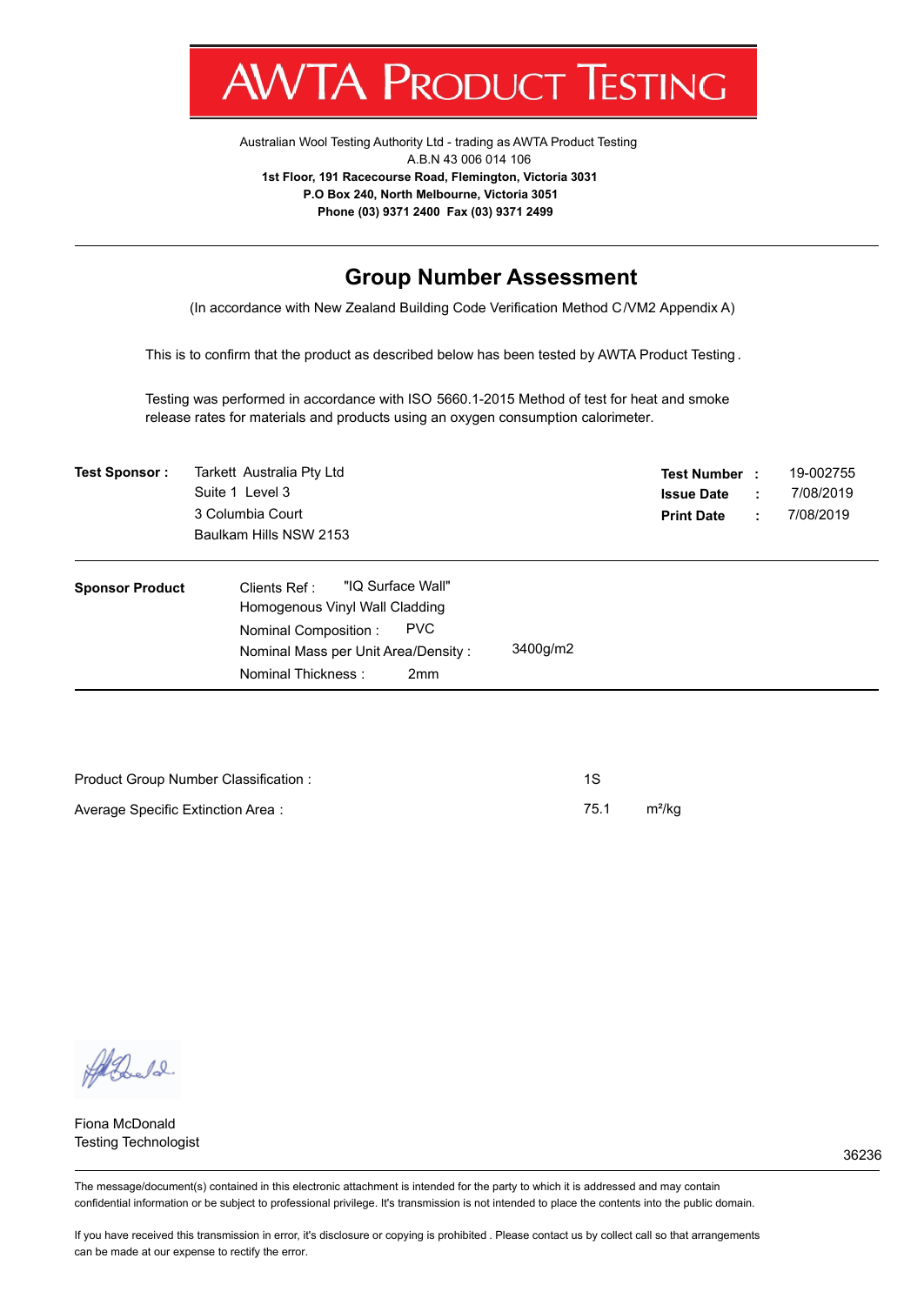**AWTA PRODUCT TESTING** Australian Wool Testing Authority Ltd - trading as AWTA Product Testing

A.B.N 43 006 014 106

**1st Floor, 191 Racecourse Road, Flemington, Victoria 3031**

 **P.O Box 240, North Melbourne, Victoria 3051**

**Phone (03) 9371 2400 Fax (03) 9371 2499**

#### **TEST REPORT**

| Client:<br>Suite 1 Level 3<br>3 Columbia Court | Tarkett Australia Pty Ltd<br>Baulkam Hills NSW 2153 |                   |                                                                                        |          | Test Number :<br><b>Issue Date</b><br><b>Print Date</b> | 19-002755<br>07/08/2019<br>7/08/2019<br>÷                                              |  |
|------------------------------------------------|-----------------------------------------------------|-------------------|----------------------------------------------------------------------------------------|----------|---------------------------------------------------------|----------------------------------------------------------------------------------------|--|
| <b>Sample Description</b>                      | Clients Ref:<br>Homogenous Vinyl Wall Cladding      | "IQ Surface Wall" |                                                                                        |          |                                                         |                                                                                        |  |
|                                                | Nominal Composition :                               |                   | <b>PVC</b>                                                                             |          |                                                         |                                                                                        |  |
|                                                | Nominal Mass per Unit Area/Density:                 |                   |                                                                                        | 3400g/m2 |                                                         |                                                                                        |  |
|                                                | Nominal Thickness:                                  |                   | 2mm                                                                                    |          |                                                         |                                                                                        |  |
| ISO 5660.1-2015                                |                                                     |                   | Reaction to Fire Tests - Heat Release Smoke Production and Mass Loss Rate Part 1: Heat |          |                                                         | Release Rate (Cone Calorimeter Method) and Smoke Production Rate (Dynamic Measurement) |  |
| Date Tested                                    | 06/08/2019                                          |                   |                                                                                        |          |                                                         |                                                                                        |  |
| Operator<br>Face Tested                        | Face                                                |                   |                                                                                        |          |                                                         |                                                                                        |  |
|                                                |                                                     |                   |                                                                                        |          |                                                         |                                                                                        |  |
|                                                |                                                     |                   | Specimen                                                                               |          |                                                         |                                                                                        |  |
|                                                |                                                     | 1                 | 2                                                                                      | 3        | Mean                                                    |                                                                                        |  |
| Average Heat Release Rate                      |                                                     | 19.2              | 18.4                                                                                   | 17.1     | 18.2                                                    | kW/m <sup>2</sup>                                                                      |  |
| Average Specific extinction area               |                                                     | 82.5              | 75.2                                                                                   | 67.6     | 75.1                                                    | $m^2/kg$                                                                               |  |
| Horizontal<br>Test orientation :               |                                                     |                   | Specimen                                                                               |          |                                                         |                                                                                        |  |
|                                                |                                                     | 1                 | 2                                                                                      | 3        | Mean                                                    |                                                                                        |  |
|                                                |                                                     |                   |                                                                                        |          |                                                         |                                                                                        |  |
| Irradiance                                     |                                                     | 50                | 50                                                                                     | 50       | 50                                                      | kW/m <sup>2</sup>                                                                      |  |
| Exhaust flow rate                              |                                                     | 0.024             | 0.024                                                                                  | 0.024    | 0.024                                                   | $m^3/s$                                                                                |  |
| Time to sustained flaming                      |                                                     | 49                | 49                                                                                     | 46       | 48                                                      | sec                                                                                    |  |
| <b>Test duration</b>                           |                                                     | 1849              | 1849                                                                                   | 1846     | 1848                                                    | sec                                                                                    |  |
| Peak heat release after ignition               |                                                     | 91.6              | 93.5                                                                                   | 92.8     | 92.6                                                    | kW/m <sup>2</sup>                                                                      |  |
| Average heat at 180 s                          |                                                     | 69.3              | 71.7                                                                                   | 66.1     | 69.0                                                    | kW/m <sup>2</sup>                                                                      |  |
| Average heat at 300 s                          |                                                     | 49.3              | 51.3                                                                                   | 47.8     | 49.5                                                    | kW/m <sup>2</sup>                                                                      |  |
| Total heat released                            |                                                     | 34.7              | 33.2                                                                                   | 31.0     | 33.0                                                    | MJ/m <sup>2</sup>                                                                      |  |
| Average effective heat of combustion           |                                                     | 7.7               | 7.4                                                                                    | 7.6      | 7.6                                                     | MJ/kg                                                                                  |  |
| 105758                                         | 36236                                               |                   |                                                                                        |          |                                                         | Page 1 of 8                                                                            |  |

Copyright - All Rights Reserved



- Chemical Testing **in Accreditation No.** 983 - Mechanical Testing in a match of the control of Accreditation No. 5985<br>- Performance & Approvals Testing in the control of Accreditation No. 61356 - Performance & Approvals Testing

Samples and their identifying descriptions have been provided by the client unless otherwise stated. AWTA Ltd makes no warranty, implied or otherwise, as to the source of the tested samples. The above test results relate only to the sample or samples tested. This document shall not be reproduced except in full and shall be rendered void if amended or altered. This document, the names AWTA Product Testing and AWTA Ltd may be used in advertising providing the content and format of the advertisement have been approved by the Managing Director of AWTA Ltd.

 $\mathcal{L}$ ñ



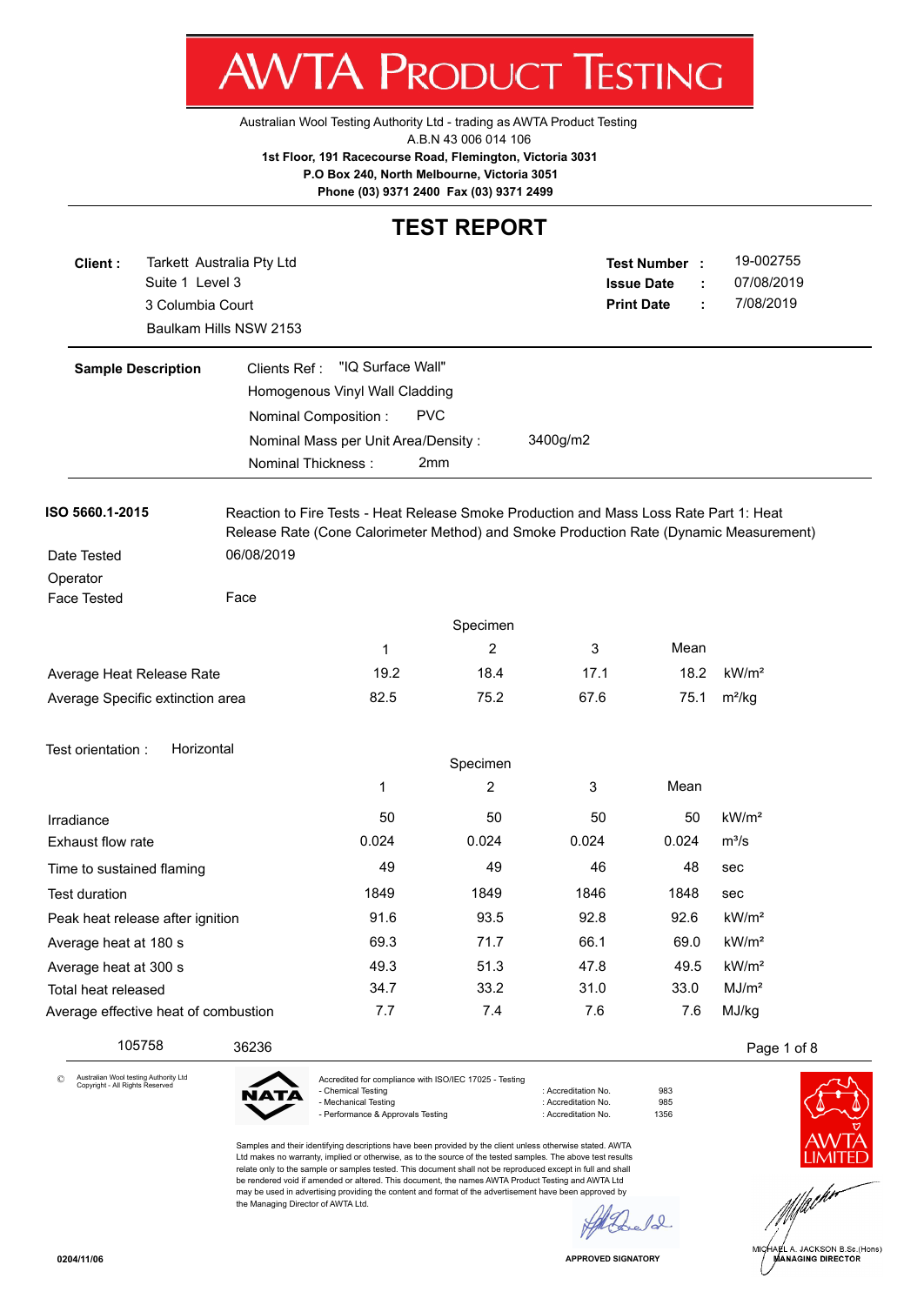Australian Wool Testing Authority Ltd - trading as AWTA Product Testing A.B.N 43 006 014 106 **1st Floor, 191 Racecourse Road, Flemington, Victoria 3031 P.O Box 240, North Melbourne, Victoria 3051**

**Phone (03) 9371 2400 Fax (03) 9371 2499**

#### **TEST REPORT**

| Client:                                              | Tarkett Australia Pty Ltd<br>Suite 1 Level 3<br>3 Columbia Court<br>Baulkam Hills NSW 2153 |          |          |          | Test Number:<br><b>Issue Date</b><br><b>Print Date</b> | 19-002755<br>07/08/2019<br>7/08/2019 |
|------------------------------------------------------|--------------------------------------------------------------------------------------------|----------|----------|----------|--------------------------------------------------------|--------------------------------------|
| Initial thickness                                    |                                                                                            | 8        | 8        | 8        | 8.0                                                    | mm                                   |
| Initial mass                                         |                                                                                            | 121.8    | 123.4    | 120.6    | 121.9                                                  | g                                    |
| Mass at sustained flaming                            |                                                                                            | 121.4    | 123.1    | 120.0    | 121.5                                                  | g                                    |
| Mass remaining                                       |                                                                                            | 85.4     | 87.1     | 87.7     | 86.7                                                   | g                                    |
| Mass loss                                            |                                                                                            | 4494.7   | 4483.2   | 4059.9   | 4345.9                                                 | g/m <sup>2</sup>                     |
| Average rate of mass loss                            |                                                                                            | 2.5      | 2.5      | 2.2      | 2.4                                                    | $g/m2$ .s                            |
| <b>Total smoke Production</b><br>(Non Flaming phase) |                                                                                            | 28.0     | 15.5     | 22.6     | 22.0                                                   | $m^2/m^2$                            |
| <b>Total smoke Production</b><br>(Flaming phase)     |                                                                                            | 374.5    | 342.1    | 280.1    | 332.2                                                  | $m^2/m^2$                            |
| <b>Total smoke Production</b>                        | (Non Flaming & Flaming phase)                                                              | 402.5    | 357.6    | 302.7    | 354.3                                                  | $m^2/m^2$                            |
| Specimen Surface area                                |                                                                                            | 0.00810  | 0.00810  | 0.00810  | $\overline{\phantom{0}}$                               | m <sup>2</sup>                       |
|                                                      | C-Factor (Calibration Constant)                                                            | 0.040966 | 0.040966 | 0.040966 |                                                        |                                      |
| <b>Additional Observations</b>                       |                                                                                            | None     |          |          |                                                        |                                      |
| Difficulties Encountered during Testing              |                                                                                            | None     |          |          |                                                        |                                      |

Tests were conducted with a wire grid placed over the sample during testing . This was done to contain intumescing sample within the sample holder.

These test results relate only to the behaviour of the product under the conditions of the test, they are not intended to be the sole criterion for assessment of performance under real fire conditions.

Samples were adhered to a substrate of 6mm thick cement sheet using Professional Ultra Clear Pro 880 adhesive prior to testing

105758 36236 Page 2 of 8

Australian Wool testing Authority Ltd Copyright - All Rights Reserved ©



the Managing Director of AWTA Ltd.

Accredited for compliance with ISO/IEC 17025 - Testing - Chemical Testing **in Accreditation No.** 983 - Mechanical Testing in a match of the control of Accreditation No. 5985<br>- Performance & Approvals Testing in the control of Accreditation No. 61356 - Performance & Approvals Testing : Accreditation No.

Samples and their identifying descriptions have been provided by the client unless otherwise stated. AWTA Ltd makes no warranty, implied or otherwise, as to the source of the tested samples. The above test results relate only to the sample or samples tested. This document shall not be reproduced except in full and shall be rendered void if amended or altered. This document, the names AWTA Product Testing and AWTA Ltd may be used in advertising providing the content and format of the advertisement have been approved by



**APPROVED SIGNATORY**

 $10<sup>°</sup>$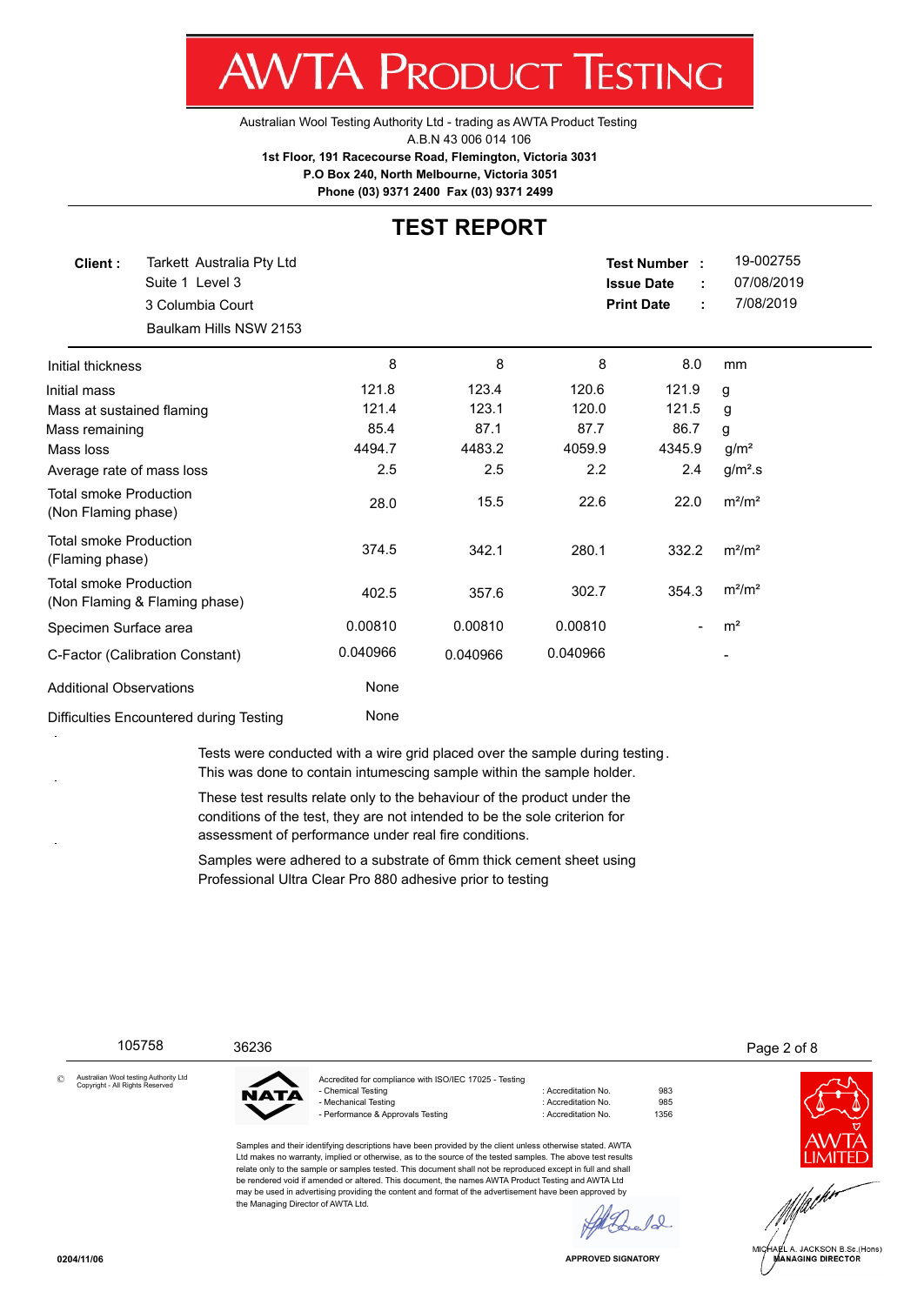Australian Wool Testing Authority Ltd - trading as AWTA Product Testing A.B.N 43 006 014 106 **1st Floor, 191 Racecourse Road, Flemington, Victoria 3031**

 **P.O Box 240, North Melbourne, Victoria 3051**

**Phone (03) 9371 2400 Fax (03) 9371 2499**

### **TEST REPORT**

**Client :** Suite 1 Level 3 Tarkett Australia Pty Ltd Baulkam Hills NSW 2153

**Test Number : Issue Date :** 19-002755 3 Columbia Court **Print Date :** 7/08/2019 07/08/2019

**Specimen :** 1



JACKSON B.Sc.(Hons) **ANAGING DIRECTOR**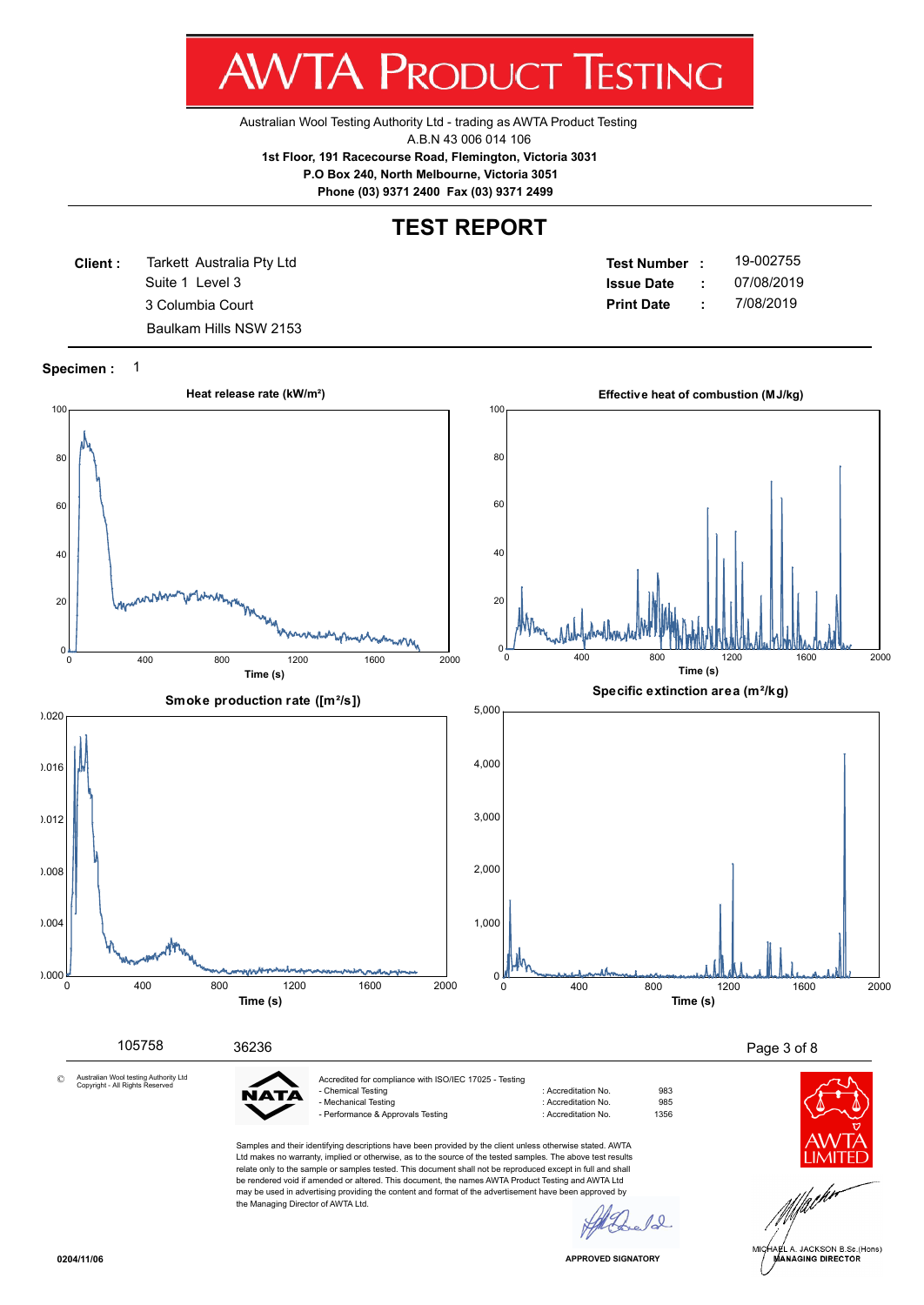Australian Wool Testing Authority Ltd - trading as AWTA Product Testing A.B.N 43 006 014 106 **1st Floor, 191 Racecourse Road, Flemington, Victoria 3031 P.O Box 240, North Melbourne, Victoria 3051**

**Phone (03) 9371 2400 Fax (03) 9371 2499**

## **TEST REPORT**

**Client :** Suite 1 Level 3 Tarkett Australia Pty Ltd Baulkam Hills NSW 2153

**Test Number : Issue Date :** 19-002755 3 Columbia Court **Print Date :** 7/08/2019 07/08/2019

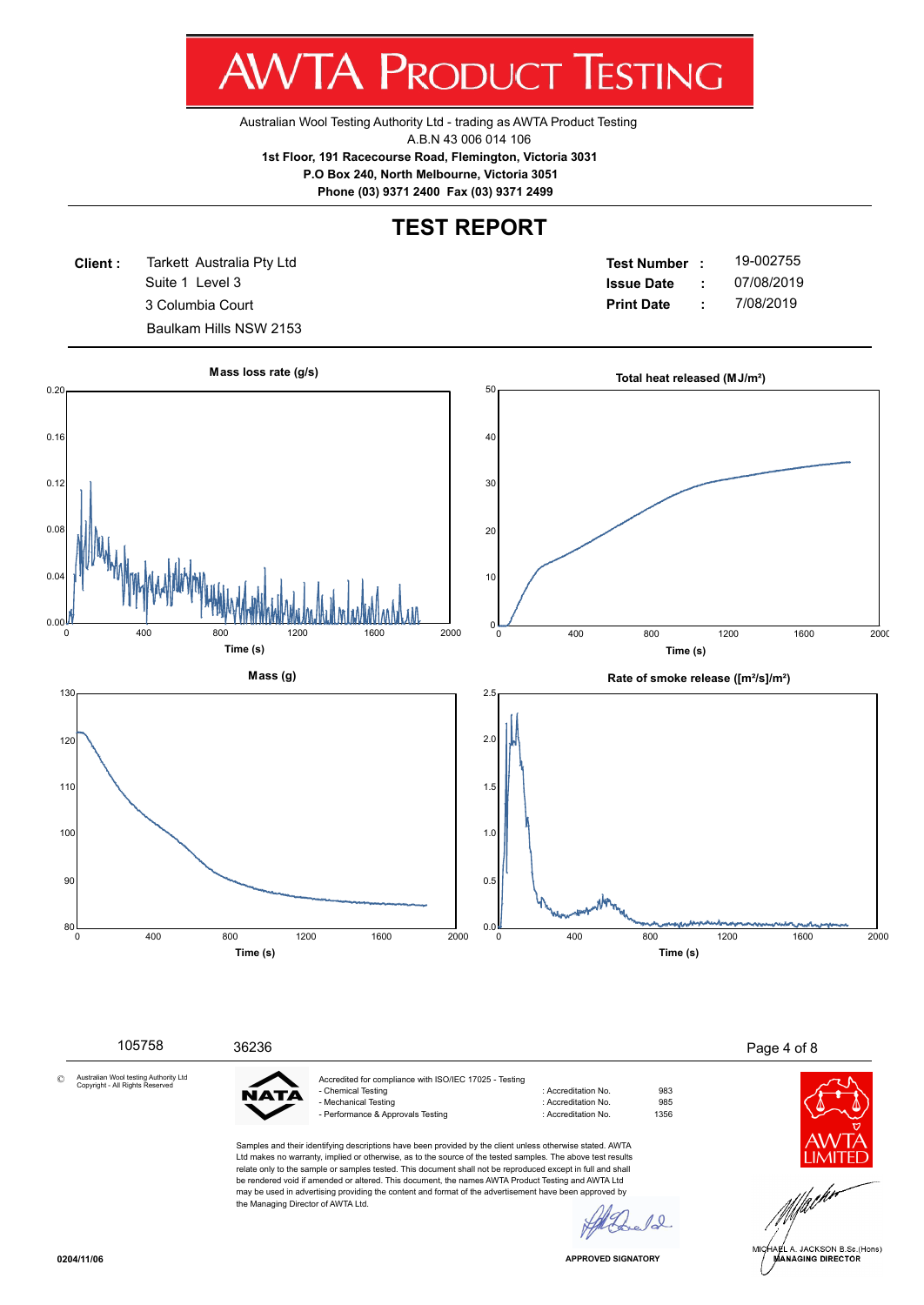Australian Wool Testing Authority Ltd - trading as AWTA Product Testing A.B.N 43 006 014 106 **1st Floor, 191 Racecourse Road, Flemington, Victoria 3031**

 **P.O Box 240, North Melbourne, Victoria 3051**

**Phone (03) 9371 2400 Fax (03) 9371 2499**

#### **TEST REPORT**

**Client :** Suite 1 Level 3 Tarkett Australia Pty Ltd Baulkam Hills NSW 2153

**Test Number : Issue Date :** 19-002755 3 Columbia Court **Print Date :** 7/08/2019 07/08/2019

**Specimen :** 2



JACKSON B.Sc.(Hons) **ANAGING DIRECTOR**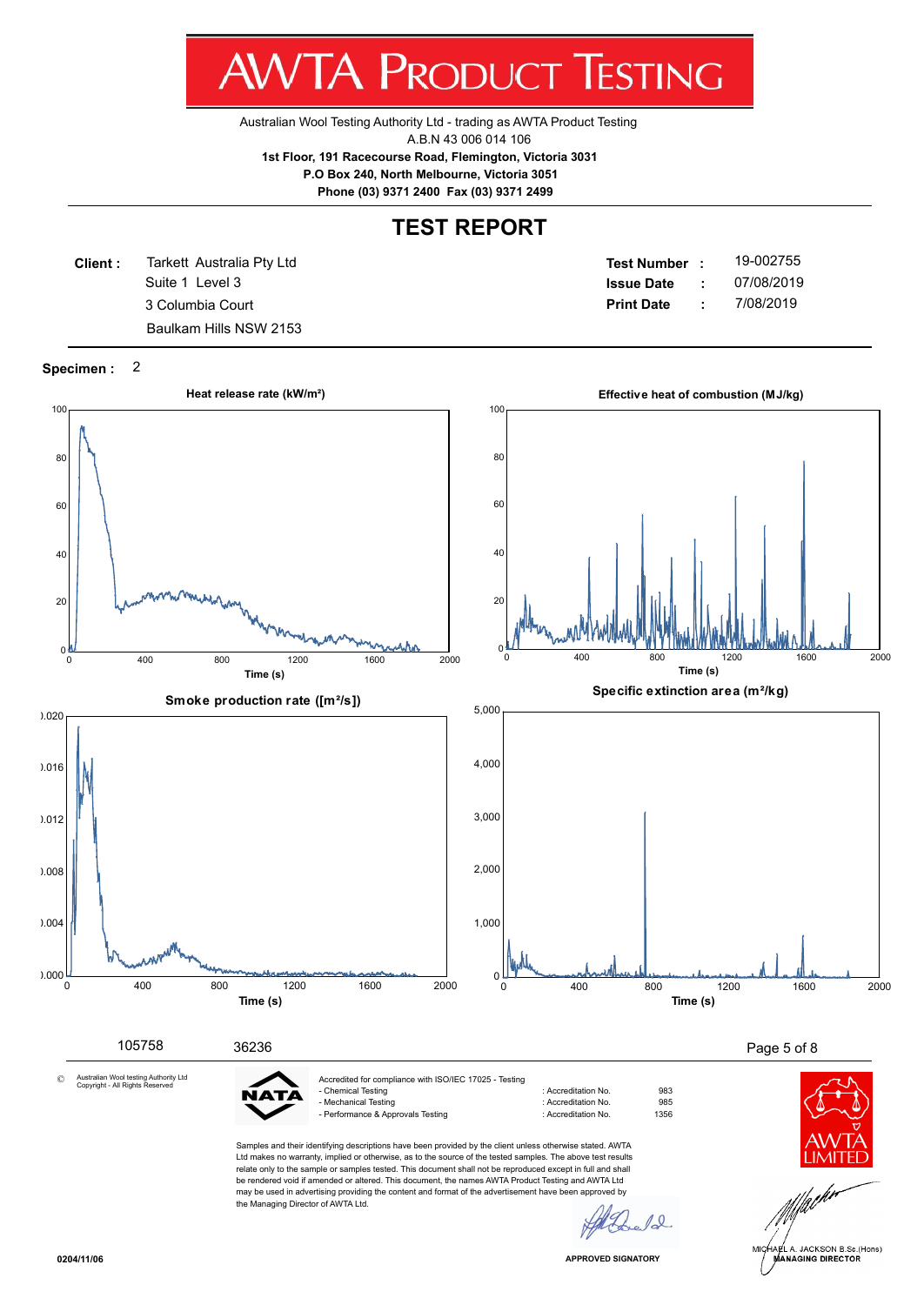Australian Wool Testing Authority Ltd - trading as AWTA Product Testing A.B.N 43 006 014 106 **1st Floor, 191 Racecourse Road, Flemington, Victoria 3031 P.O Box 240, North Melbourne, Victoria 3051**

**Phone (03) 9371 2400 Fax (03) 9371 2499**

## **TEST REPORT**

**Client :** Suite 1 Level 3 Tarkett Australia Pty Ltd Baulkam Hills NSW 2153

**Test Number : Issue Date :** 19-002755 3 Columbia Court **Print Date :** 7/08/2019 07/08/2019

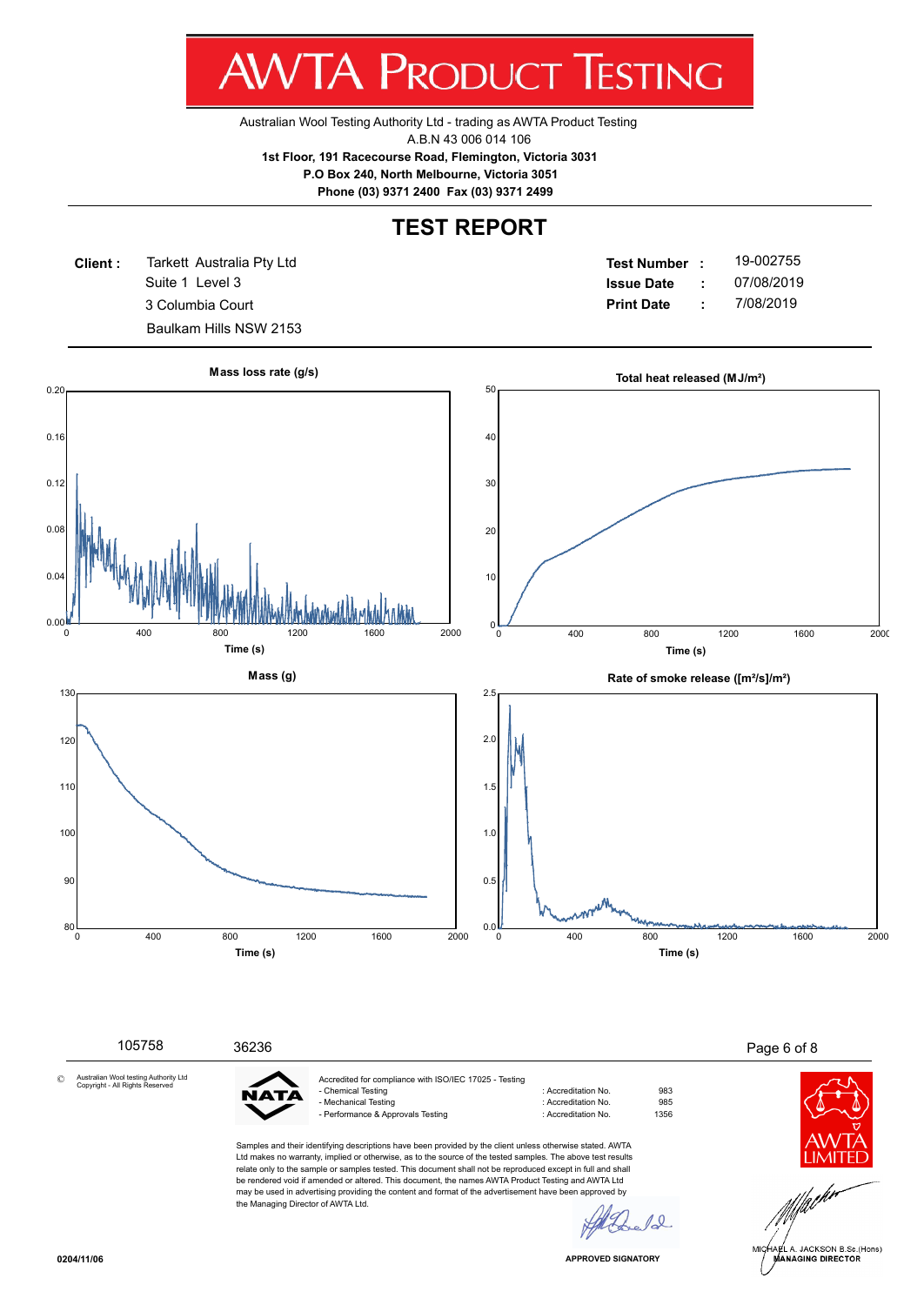Australian Wool Testing Authority Ltd - trading as AWTA Product Testing A.B.N 43 006 014 106 **1st Floor, 191 Racecourse Road, Flemington, Victoria 3031**

 **P.O Box 240, North Melbourne, Victoria 3051**

**Phone (03) 9371 2400 Fax (03) 9371 2499**

### **TEST REPORT**

**Client :** Suite 1 Level 3 Tarkett Australia Pty Ltd Baulkam Hills NSW 2153

**Test Number : Issue Date :** 19-002755 3 Columbia Court **Print Date :** 7/08/2019 07/08/2019

**Specimen :** 3



JACKSON B.Sc.(Hons) **ANAGING DIRECTOR**